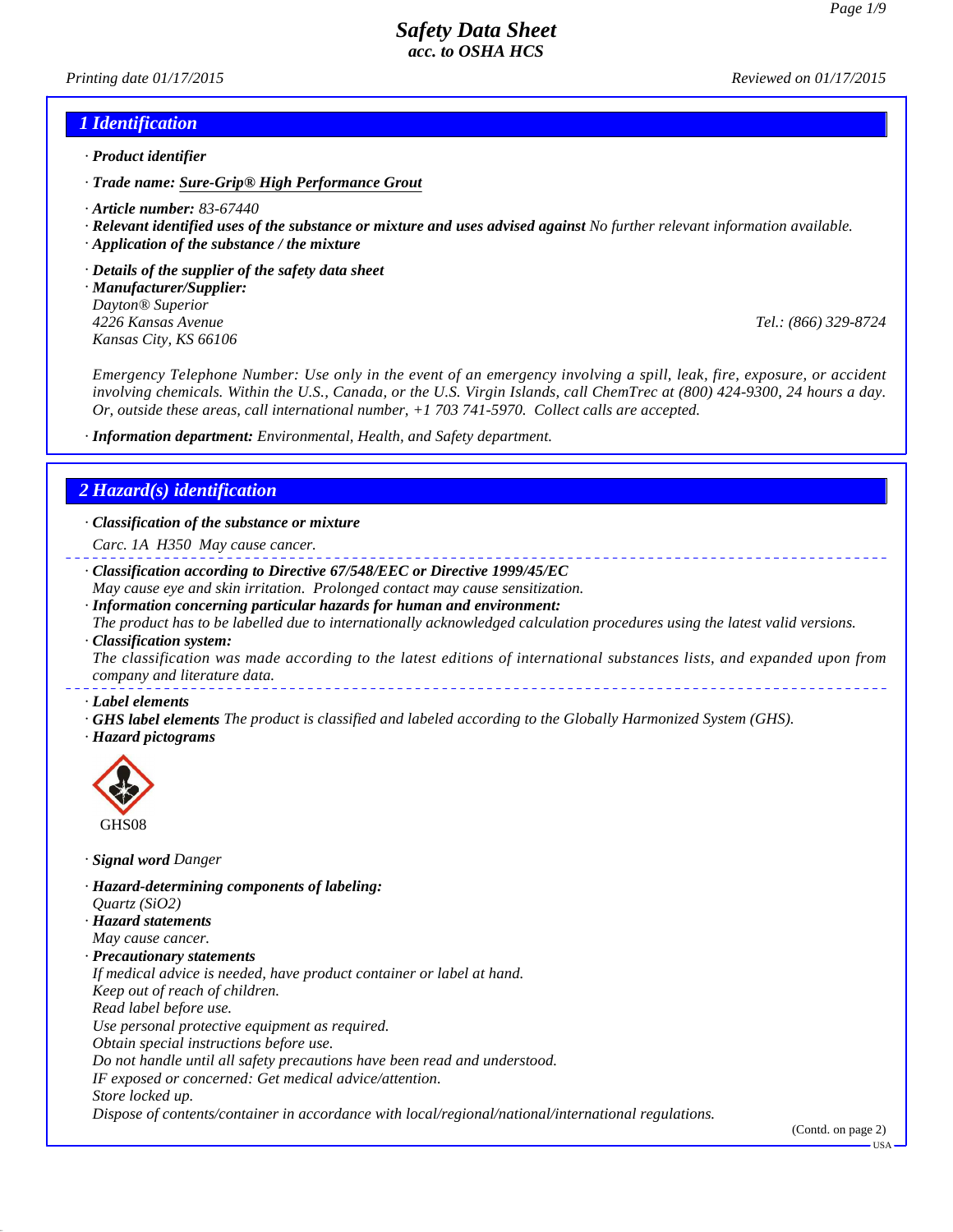*Printing date 01/17/2015 Reviewed on 01/17/2015*

*Trade name: Sure-Grip® High Performance Grout*

(Contd. of page 1)



1 0  $\overline{0}$ *Health = 1 Fire = 0 Reactivity = 0*

*· HMIS-ratings (scale 0 - 4)*

**HEALTH**  FIRE **PHYSICAL HAZARD 0** 1 *Health = 1*  $\boxed{0}$ *Fire = 0 Reactivity = 0*

*· Other hazards*

*· Results of PBT and vPvB assessment*

*· PBT: Not applicable.*

*· vPvB: Not applicable.*

### *3 Composition/information on ingredients*

*· Chemical characterization: Mixtures*

*· Description: Mixture of the substances listed below with nonhazardous additions.*

| · Dangerous components:                                                                                |                                          |                         |
|--------------------------------------------------------------------------------------------------------|------------------------------------------|-------------------------|
|                                                                                                        | 14808-60-7 Quartz (SiO2)                 | $50-75\%$               |
|                                                                                                        | $65997-15-1$ Cement, portland, chemicals | $ 25-50\% $             |
|                                                                                                        | $13397-24-5$ Gypsum (Calcium sulfate)    | $\langle 2.5\% \rangle$ |
| $\cdot$ <b>Additional information:</b> For the wording of the listed risk phrases refer to section 16. |                                          |                         |

### *4 First-aid measures*

*· Description of first aid measures*

*· After inhalation:*

*Supply fresh air and to be sure call for a doctor.*

*In case of unconsciousness place patient stably in side position for transportation.*

- *· After skin contact: If skin irritation continues, consult a doctor.*
- *· After eye contact: Rinse opened eye for several minutes under running water. Then consult a doctor.*
- *· After swallowing: Seek medical treatment.*
- *· Most important symptoms and effects, both acute and delayed No further relevant information available.*
- *· Indication of any immediate medical attention and special treatment needed No further relevant information available.*

# *5 Fire-fighting measures*

*· Extinguishing media*

- *· Suitable extinguishing agents:*
- *CO2, extinguishing powder or water spray. Fight larger fires with water spray or alcohol resistant foam.*
- *· Special hazards arising from the substance or mixture No further relevant information available.*

(Contd. on page 3)

USA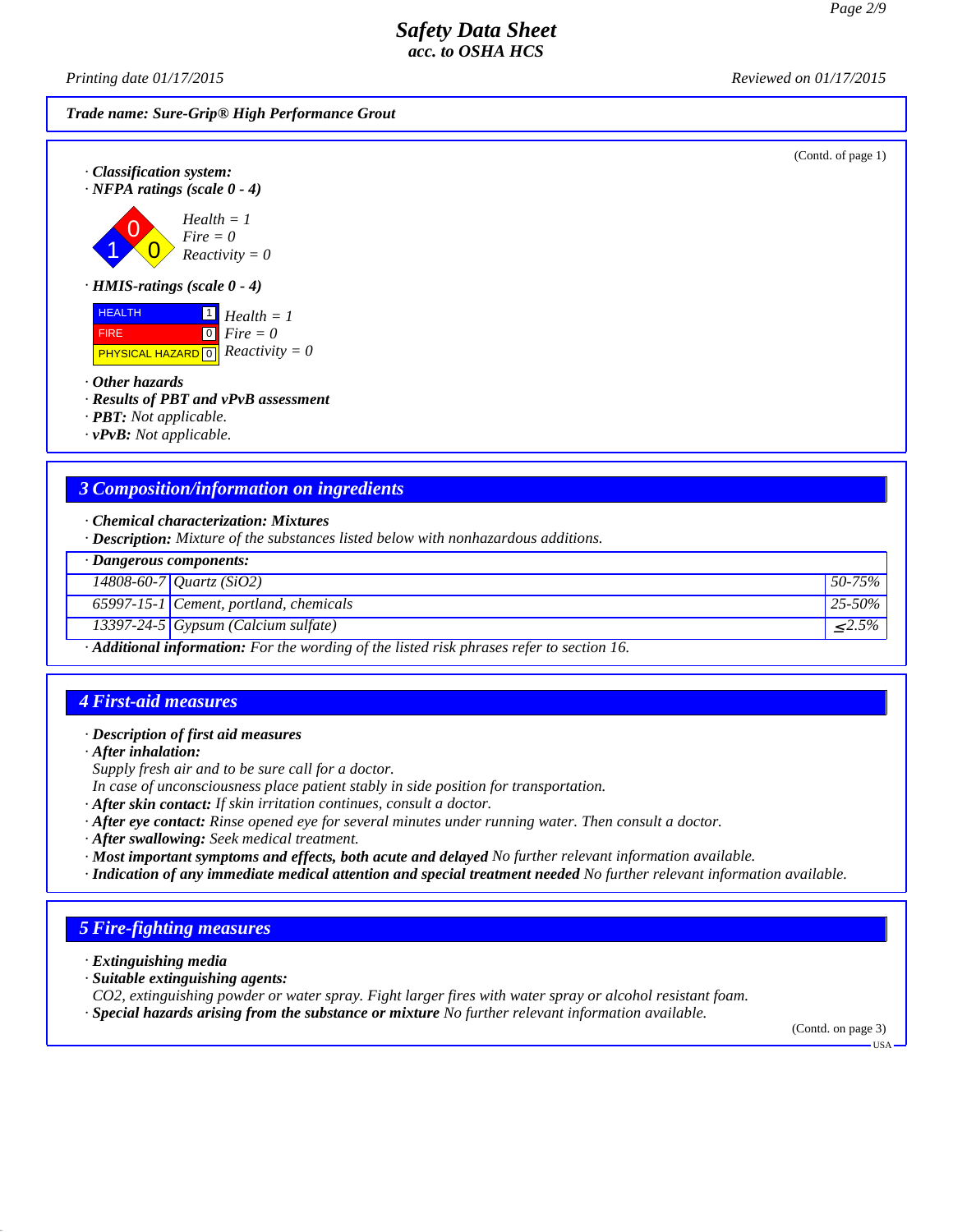*Printing date 01/17/2015 Reviewed on 01/17/2015*

(Contd. of page 2)

#### *Trade name: Sure-Grip® High Performance Grout*

#### *· Advice for firefighters · Protective equipment:*

*Because fire may produce thermal decomposition products, wear a self-contained breathing apparatus (SCBA) with a full face piece operated in pressure-demand or positive-pressure mode.*

### *6 Accidental release measures*

- *· Personal precautions, protective equipment and emergency procedures Wear protective equipment. Keep unprotected persons away.*
- *· Environmental precautions: No special measures required.*
- *· Methods and material for containment and cleaning up: Ensure adequate ventilation.*
- *· Reference to other sections*

*See Section 7 for information on safe handling.*

*See Section 8 for information on personal protection equipment.*

*See Section 13 for disposal information.*

### *7 Handling and storage*

*· Precautions for safe handling*

*Wear appropriate personal protective clothing to prevent eye and skin contact. Avoid breathing vapors or mists of this product. Use with adequate ventilation. Do not take internally.*

- *· Information about protection against explosions and fires: No special measures required.*
- *· Conditions for safe storage, including any incompatibilities*
- *· Storage:*
- *· Requirements to be met by storerooms and receptacles: No special requirements.*
- *· Information about storage in one common storage facility: Not required.*
- *· Further information about storage conditions: Keep receptacle tightly sealed.*
- *· Specific end use(s) No further relevant information available.*

### *8 Exposure controls/personal protection*

- *· Additional information about design of technical systems: No further data; see item 7.*
- *· Control parameters*

| Components with limit values that require monitoring at the workplace:                             |  |
|----------------------------------------------------------------------------------------------------|--|
| 14808-60-7 Quartz (SiO2)                                                                           |  |
| <b>PEL</b> see Quartz listing                                                                      |  |
| REL Long-term value: $0.05*$ mg/m <sup>3</sup><br>*respirable dust; See Pocket Guide App. A        |  |
| TLV Long-term value: $0.025*$ mg/m <sup>3</sup><br>*as respirable fraction                         |  |
| 65997-15-1 Cement, portland, chemicals                                                             |  |
| PEL Long-term value: 50 mppcf or $15 * 5**$ mg/m <sup>3</sup><br>*total dust **respirable fraction |  |
| REL Long-term value: $10*5**mg/m^3$<br>*total dust **respirable fraction                           |  |
| TLV Long-term value: $1 * mg/m^3$<br>$E$ ; *as respirable fraction                                 |  |
| (Contd. on page 4)                                                                                 |  |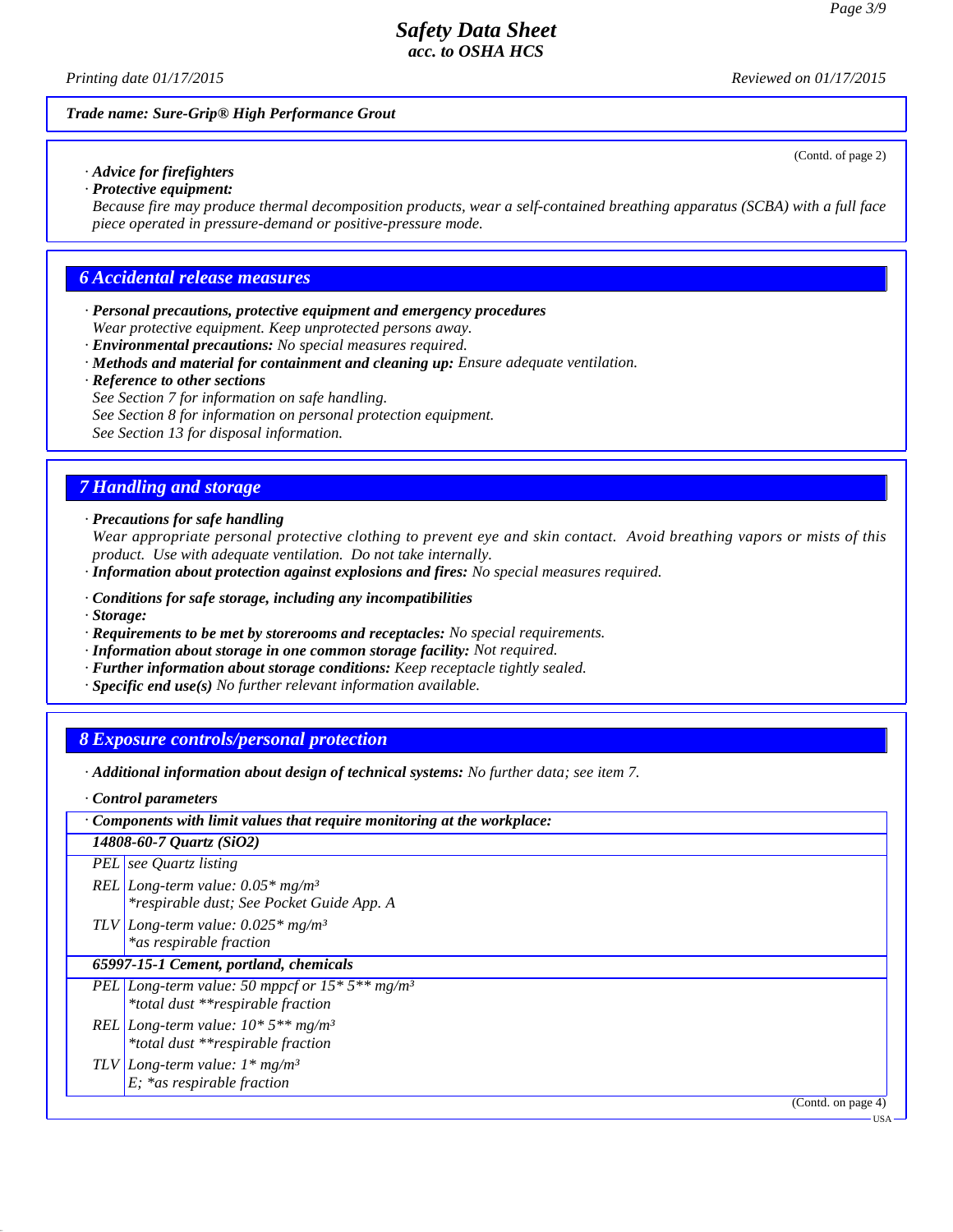(Contd. of page 3)

USA

# *Safety Data Sheet acc. to OSHA HCS*

*Printing date 01/17/2015 Reviewed on 01/17/2015*

*Trade name: Sure-Grip® High Performance Grout*

#### *13397-24-5 Gypsum (Calcium sulfate)*

*REL Long-term value: 10\* 5\*\* mg/m³ \*Total dust; \*\*Respirable fraction TLV Long-term value: 10\* mg/m³*

*\*as inhalable fraction*

*· Additional information: The lists that were valid during the creation were used as basis.*

*· Exposure controls*

*· Personal protective equipment:*

*· General protective and hygienic measures: Keep away from foodstuffs, beverages and feed. Immediately remove all soiled and contaminated clothing. Wash hands before breaks and at the end of work. Avoid contact with the eyes and skin.*

*· Breathing equipment: Suitable respiratory protective device recommended.*

*· Protection of hands:*



*Protective gloves*

*The glove material has to be impermeable and resistant to the product/ the substance/ the preparation.*

*· Eye protection: Wear appropriate eye protection to prevent eye contact.*

| 9 Physical and chemical properties                                                                |                                               |
|---------------------------------------------------------------------------------------------------|-----------------------------------------------|
| · Information on basic physical and chemical properties<br><b>General Information</b>             |                                               |
| $\cdot$ Appearance:<br>Form:                                                                      | Solid                                         |
| Color:                                                                                            | According to product specification            |
| $\cdot$ Odor:                                                                                     | Characteristic                                |
| · Odour threshold:                                                                                | Not determined.                               |
| $\cdot$ pH-value:                                                                                 | Not applicable.                               |
| Change in condition<br><b>Melting point/Melting range:</b><br><b>Boiling point/Boiling range:</b> | Undetermined.<br>> 999 °C (> 1830 °F)         |
| · Flash point:                                                                                    | Not applicable.                               |
| · Flammability (solid, gaseous):                                                                  | Not determined.                               |
| · Ignition temperature:                                                                           |                                               |
| <b>Decomposition temperature:</b>                                                                 | Not determined.                               |
| · Auto igniting:                                                                                  | Product is not selfigniting.                  |
| · Danger of explosion:                                                                            | Product does not present an explosion hazard. |
| · Explosion limits:                                                                               |                                               |
| Lower:                                                                                            | Not determined.                               |
| <b>Upper:</b>                                                                                     | Not determined.                               |
| $\cdot$ Vapor pressure:                                                                           | Not applicable.                               |
|                                                                                                   | (Contd. on page 5)                            |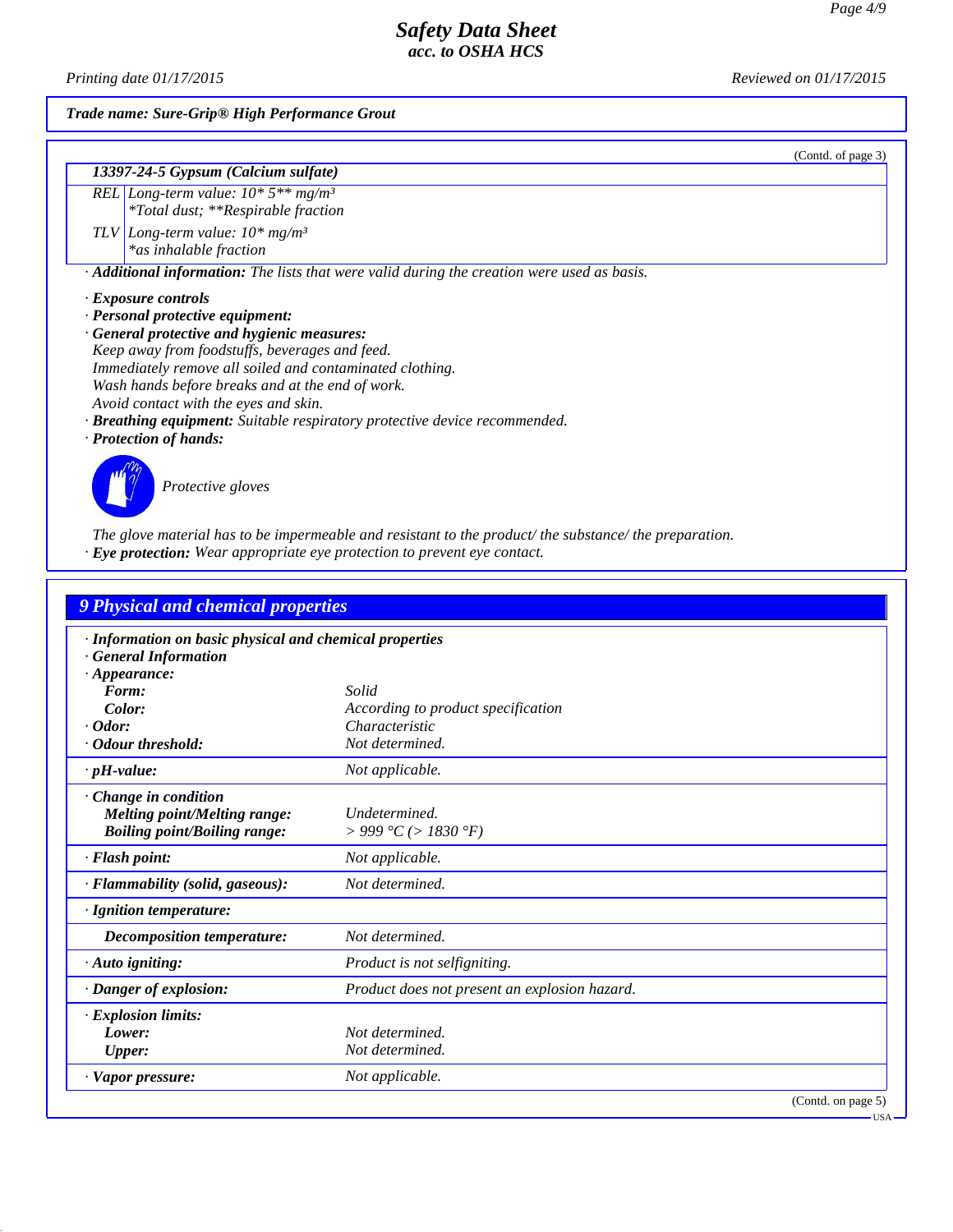*Printing date 01/17/2015 Reviewed on 01/17/2015*

*Trade name: Sure-Grip® High Performance Grout*

|                                                            |                                              | (Contd. of page 4) |
|------------------------------------------------------------|----------------------------------------------|--------------------|
| $\cdot$ Density at 20 $\cdot$ C (68 $\cdot$ F):            | $2.85531$ g/cm <sup>3</sup> (23.828 lbs/gal) |                    |
| $\cdot$ Relative density                                   | Not determined.                              |                    |
| · Vapour density                                           | Not applicable.                              |                    |
| $\cdot$ Evaporation rate                                   | Not applicable.                              |                    |
| · Solubility in / Miscibility with                         |                                              |                    |
| Water:                                                     | Soluble.                                     |                    |
| · Partition coefficient (n-octanol/water): Not determined. |                                              |                    |
| · Viscosity:                                               |                                              |                    |
| Dynamic:                                                   | Not applicable.                              |                    |
| Kinematic:                                                 | Not applicable.                              |                    |
| · Solvent content:                                         |                                              |                    |
| Organic solvents:                                          | $0.0\%$                                      |                    |
| <i>Solids content:</i>                                     | 100.0%                                       |                    |
| $\cdot$ Other information                                  | No further relevant information available.   |                    |
| · Volatile Organic Compounds:                              | Not determined                               |                    |

# *10 Stability and reactivity*

- *· Reactivity*
- *· Chemical stability*
- *· Thermal decomposition / conditions to be avoided: No decomposition if used according to specifications.*
- *· Possibility of hazardous reactions No dangerous reactions known.*
- *· Conditions to avoid No further relevant information available.*
- *· Incompatible materials: No further relevant information available.*
- *· Hazardous decomposition products: No dangerous decomposition products known.*

# *11 Toxicological information*

- *· Information on toxicological effects*
- *· Acute toxicity:*
- *· Primary irritant effect:*
- *· on the skin: May cause skin irritation.*
- *· on the eye: Irritating effect.*
- *· Sensitization: Sensitization possible through skin contact.*
- *· Additional toxicological information:*

*The product shows the following dangers according to internally approved calculation methods for preparations: Irritant*

*· Carcinogenic categories*

| · IARC (International Agency for Research on Cancer) |                    |       |
|------------------------------------------------------|--------------------|-------|
| $14808 - 60 - 7$ <i>Quartz</i> (SiO2)                |                    |       |
| 13463-67-7 titanium dioxide                          | 2B                 |       |
| 1309-37-1 diiron trioxide                            | $\mathfrak{Z}$     |       |
| · NTP (National Toxicology Program)                  |                    |       |
| $\sqrt{14808 - 60 - 7}$ Quartz (SiO2)                | $\boldsymbol{K}$   |       |
|                                                      | (Contd. on page 6) |       |
|                                                      |                    | · USA |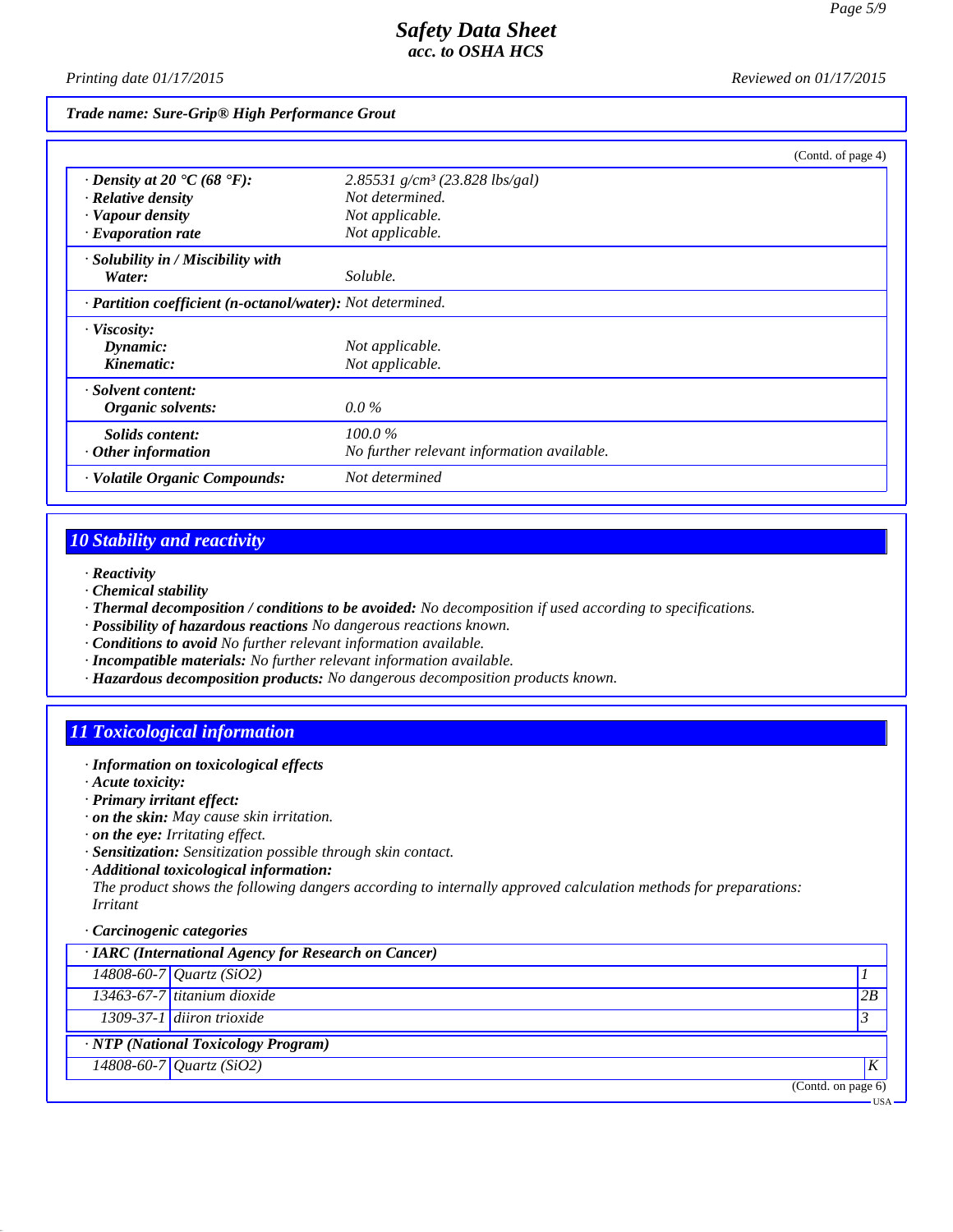*Printing date 01/17/2015 Reviewed on 01/17/2015*

*Trade name: Sure-Grip® High Performance Grout*

(Contd. of page 5)

*· OSHA-Ca (Occupational Safety & Health Administration)*

*None of the ingredients is listed.*

### *12 Ecological information*

- *· Toxicity*
- *· Aquatic toxicity: No further relevant information available.*
- *· Persistence and degradability No further relevant information available.*
- *· Bioaccumulative potential No further relevant information available.*
- *· Mobility in soil No further relevant information available.*
- *· Additional ecological information:*
- *· General notes: Water hazard class 1 (Self-assessment): slightly hazardous for water*
- *· Results of PBT and vPvB assessment*
- *· PBT: Not applicable.*
- *· vPvB: Not applicable.*
- *· Other adverse effects No further relevant information available.*

## *13 Disposal considerations*

- *· Waste treatment methods*
- *· Recommendation:*
- *Must not be disposed of as normal garbage. Do not allow product to reach sewage system.*

*It is the generator's responsibility to determine if the waste meets applicable definitions of hazardous waste. State and local regulations may differ from federal disposal regulations. Dispose of waste material according to local, state, federal, and provincial environmental regulations.*

*· Uncleaned packagings:*

- *· Recommendation: Disposal must be made according to Federal, State, and Local regulations.*
- *· Recommended cleansing agent: Water, if necessary with cleansing agents.*

| <b>14 Transport information</b>                          |                 |                    |
|----------------------------------------------------------|-----------------|--------------------|
| $\cdot$ UN-Number<br>· DOT, ADR, IMDG, IATA              | Not Regulated   |                    |
| $\cdot$ UN proper shipping name                          |                 |                    |
| $\cdot$ ADR                                              | Not Regulated   |                    |
| $\cdot$ Transport hazard class(es)                       |                 |                    |
| · DOT, ADR, IMDG, IATA                                   |                 |                    |
| · Class                                                  | N/A             |                    |
| · Packing group                                          |                 |                    |
| · DOT, ADR, IMDG, IATA                                   | III             |                    |
| · Environmental hazards:                                 |                 |                    |
| · Marine pollutant:                                      | N <sub>O</sub>  |                    |
| · Transport in bulk according to Annex II of MARPOL73/78 |                 |                    |
| and the IBC Code                                         | Not applicable. |                    |
|                                                          |                 | (Contd. on page 7) |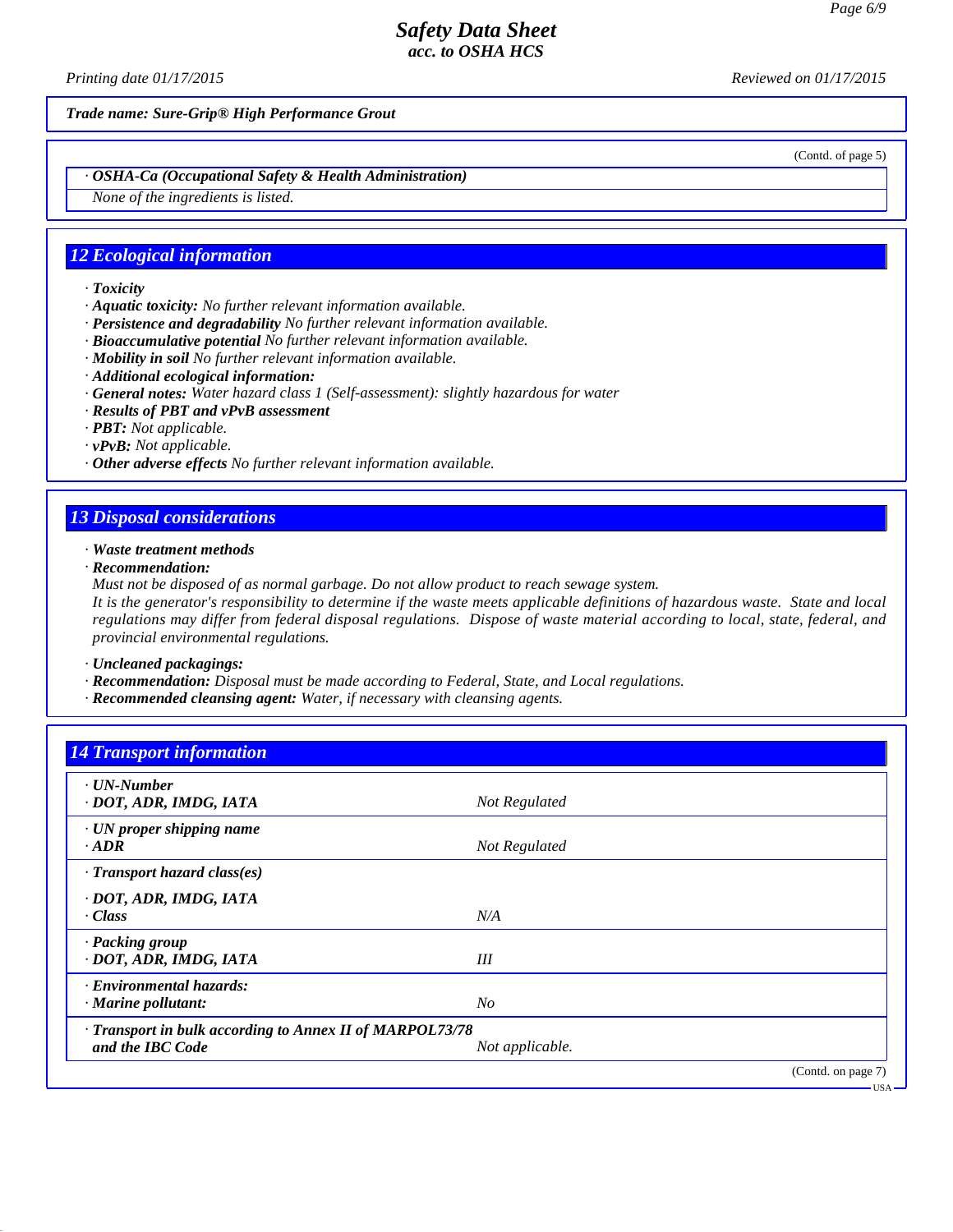*Printing date 01/17/2015 Reviewed on 01/17/2015*

*Trade name: Sure-Grip® High Performance Grout*

|                                                                                                                                          |                                                                                              | (Cond. of page 6) |
|------------------------------------------------------------------------------------------------------------------------------------------|----------------------------------------------------------------------------------------------|-------------------|
| · Transport/Additional information:                                                                                                      |                                                                                              |                   |
| $\cdot$ ADR<br><b>· U.S. Domestic Ground Shipments:</b><br>· U.S. Domestic Ground Non-Bulk (119 gal or less per<br>container) Shipments: | Same as listed for Standard Shipments above.<br>Same as listed for Standard Shipments above. |                   |
| · Emergency Response Guide (ERG) Number:                                                                                                 | Not determine                                                                                |                   |
| · UN "Model Regulation":                                                                                                                 | $UN$ -. -. $N/A$ . III                                                                       |                   |

# *15 Regulatory information*

*· Safety, health and environmental regulations/legislation specific for the substance or mixture*

*· Sara*

*· Section 355 (extremely hazardous substances):*

*None of the ingredient is listed.*

*· Section 313 (Specific toxic chemical listings):*

*This product may contain 1 or more toxic chemicals subject to the reporting requirements of Section 313 of Title III of the Superfund Amendments and Reauthorization Act (SARA) of 1986 and 40 CFR part 372. If so, the chemicals are listed below.*

|                | 1344-28-1 aluminium oxide                                                  | $\leq l\%$        |
|----------------|----------------------------------------------------------------------------|-------------------|
|                | · TSCA (Toxic Substances Control Act):                                     |                   |
|                | 14808-60-7 Quartz (SiO2)                                                   |                   |
|                | 65997-15-1 Cement, portland, chemicals                                     |                   |
|                | 1344-28-1 aluminium oxide                                                  |                   |
|                | 9084-06-4 Naphthalenesulfonic acid, polymer with formaldehyde, sodium salt |                   |
|                | $13463-67-7$ titanium dioxide                                              |                   |
|                | 1309-37-1 diiron trioxide                                                  |                   |
|                | 1344-95-2 Silicic acid, calcium salt                                       |                   |
| Proposition 65 |                                                                            |                   |
|                | Chemicals known to the State of California (Prop. 65) to cause cancer:     |                   |
|                | 14808-60-7 Quartz (SiO2)                                                   |                   |
|                | $13463-67-7$ titanium dioxide                                              |                   |
|                | · Chemicals known to cause reproductive toxicity for females:              |                   |
|                | None of the ingredients is listed.                                         |                   |
|                | · Chemicals known to cause reproductive toxicity for males:                |                   |
|                | None of the ingredients is listed.                                         |                   |
|                | · Chemicals known to cause developmental toxicity:                         |                   |
|                | None of the ingredients is listed.                                         |                   |
|                | · Cancerogenity categories                                                 |                   |
|                | · EPA (Environmental Protection Agency)                                    |                   |
|                | None of the ingredients is listed.                                         |                   |
|                | · TLV (Threshold Limit Value established by ACGIH)                         |                   |
|                | $14808 - 60 - 7$ Quartz (SiO2)                                             | A2                |
|                | 1344-28-1 aluminium oxide                                                  | A4                |
|                |                                                                            | (Cond. on page 8) |
|                |                                                                            | · USA             |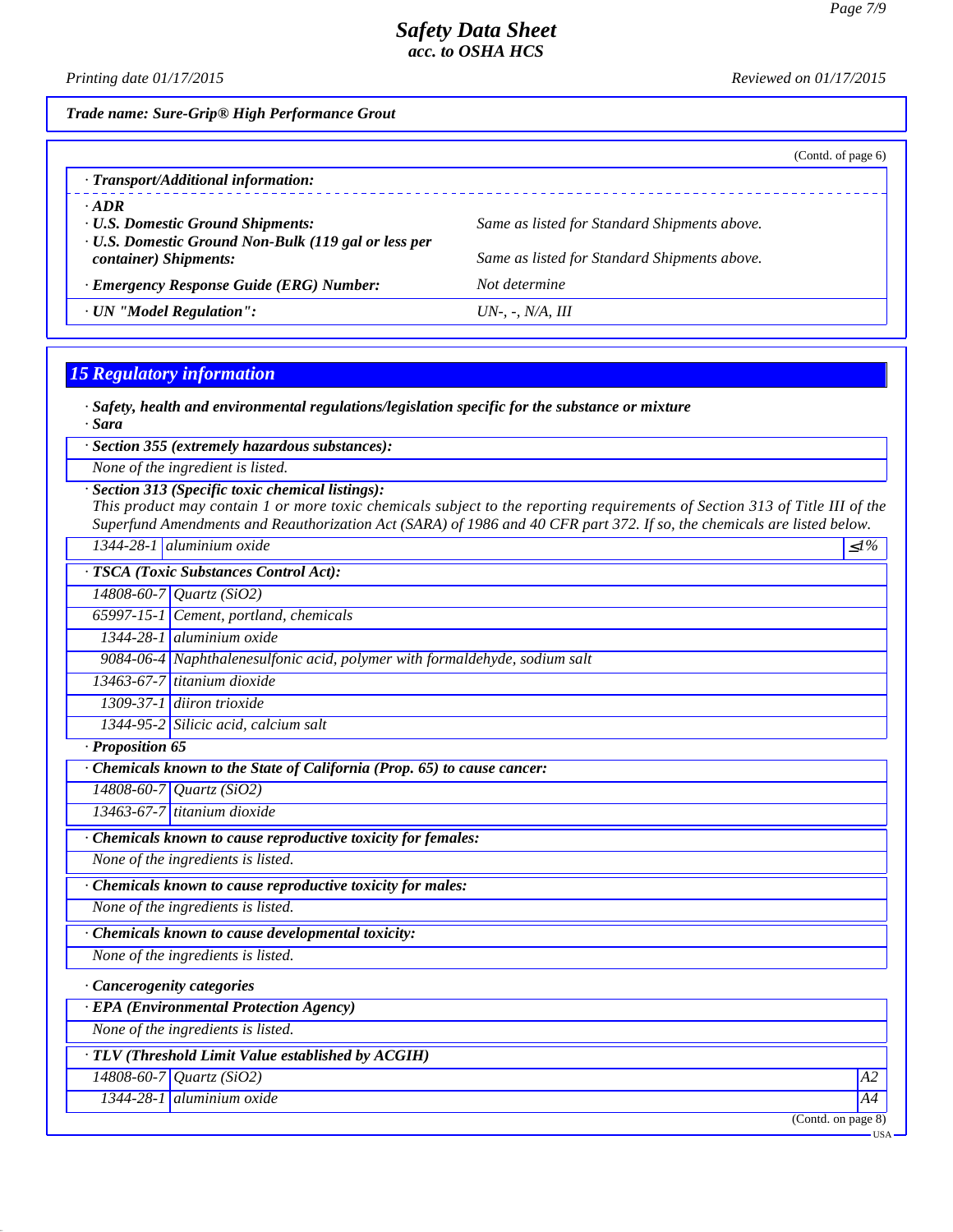*Printing date 01/17/2015 Reviewed on 01/17/2015*

(Contd. of page 7)

*Trade name: Sure-Grip® High Performance Grout*

|                                                | (Contd. of page) |
|------------------------------------------------|------------------|
| 13463-67-7 titanium dioxide                    | A4               |
| 1309-37-1 diiron trioxide                      | A4               |
| 1344-95-2 Silicic acid, calcium salt           | A4               |
| · MAK (German Maximum Workplace Concentration) |                  |
| $14808 - 60 - 7$ Quartz (SiO2)                 |                  |
| 1344-28-1 aluminium oxide                      |                  |
| $13463-67-7$ titanium dioxide                  | 3A               |

*· NIOSH-Ca (National Institute for Occupational Safety and Health)*

*14808-60-7 Quartz (SiO2) 13463-67-7 titanium dioxide*

*· GHS label elements The product is classified and labeled according to the Globally Harmonized System (GHS).*

*· Hazard pictograms*



GHS08

- *· Signal word Danger*
- *· Hazard-determining components of labeling: Quartz (SiO2)*
- *· Hazard statements*

*May cause cancer.*

*· Precautionary statements If medical advice is needed, have product container or label at hand. Keep out of reach of children. Read label before use. Use personal protective equipment as required. Obtain special instructions before use. Do not handle until all safety precautions have been read and understood. IF exposed or concerned: Get medical advice/attention. Store locked up. Dispose of contents/container in accordance with local/regional/national/international regulations.*

*· National regulations:*

- *· Water hazard class: Water hazard class 1 (Self-assessment): slightly hazardous for water.*
- *· Chemical safety assessment: A Chemical Safety Assessment has not been carried out.*

# *16 Other information*

*The provided information is based on our present knowledge. However, this shall not constitute a guarantee for any specific product features and shall not establish a legally valid contractual relationship. This information is based on our present knowledge. However, this shall not constitute a guarantee for any specific product features and shall not establish a legally valid contractual relationship.*

*· Department issuing MSDS: Environmental, Health & Safety Department*

- *· Contact: Environmental, Health & Safety Manager*
- *· Date of preparation / last revision 01/17/2015 / 54*

*· Abbreviations and acronyms:*

*ADR: Accord européen sur le transport des marchandises dangereuses par Route (European Agreement concerning the International Carriage of Dangerous Goods by Road)*

*IMDG: International Maritime Code for Dangerous Goods*

(Contd. on page 9)

USA